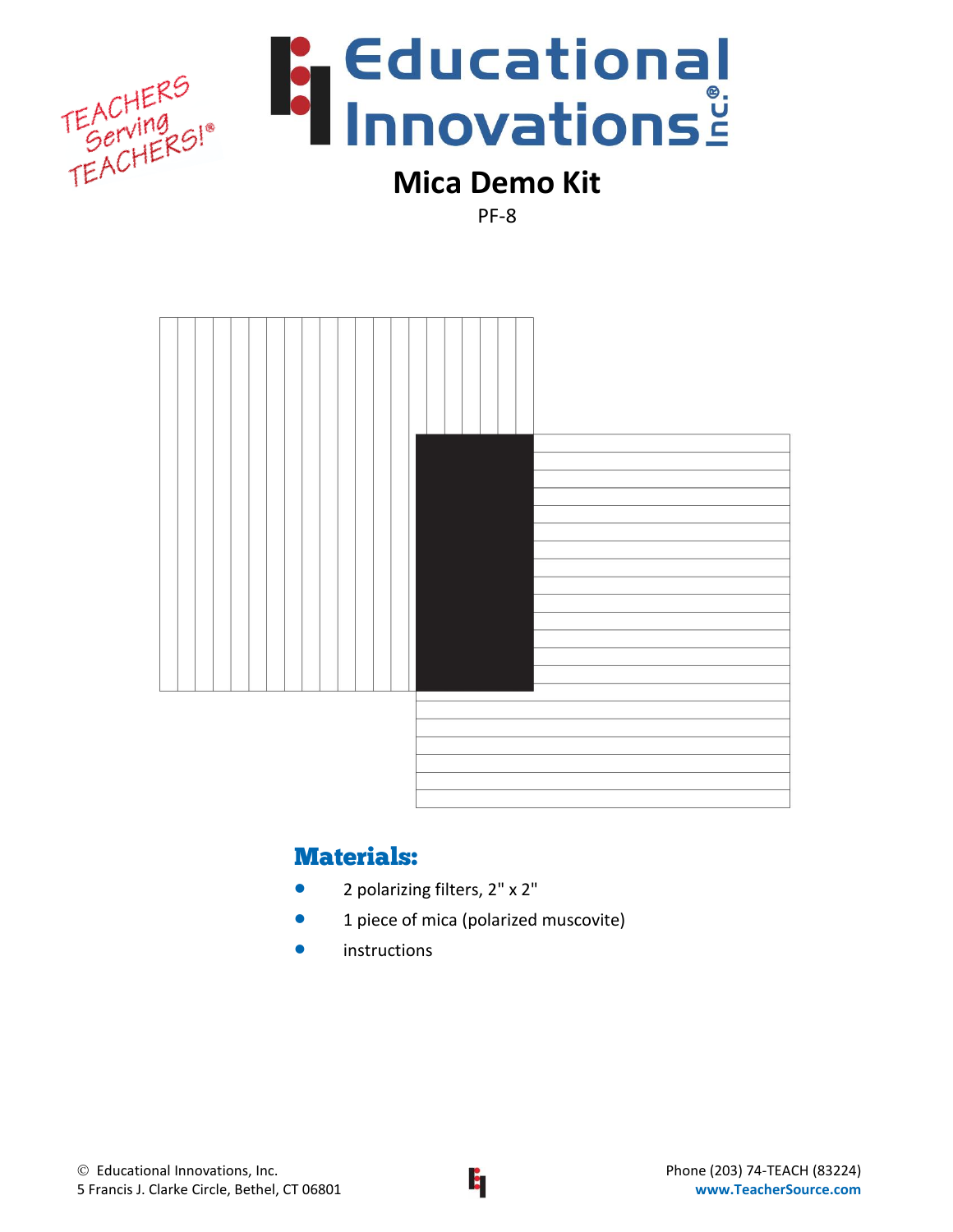# Explanation



## What is happening?

When two polarizing filters are placed atop one another, they can be transparent or opaque to light. By rotating one of the filters, the transmitted light passing through the filters may be turned "on" or "off." When the filters do not transmit light, the polarizing filters are said to be "crossed polarizers." Certain materials such as cellophane tape, Plexiglas, corn syrup, and stretched polyethylene exhibit beautiful colors when placed between two crossed polarizing filters.

## **Experiments**



- **1.** Place a piece of mica between two crossed polarizing filters. Each color represents a different thickness of the mica. Try rotating one polarizing filter. Try rotating the mica.
- **2.** When a piece of Plexiglas is placed between two crossed polarizing filters and squeezed, stress lines appear. Engineers use this method to discover the stress areas in new structural designs.





- **3.** Place a piece of polyethylene between two crossed polarizing filters. Then stretch the polyethylene by pulling it. Examine the stretched polyethylene sheet between the filters.
- **4.** Use the special cellophane tape to create designs on a sheet of acetate. Then examine the results by placing it between two crossed polarizing filters. Rotate one of the filters.





5. If you look at the words on a printed page through a crystal of calcite, you will see double. These natural, nearly transparent crystals exhibit the property of "birefringence," i.e. they break light into two distinct polarized beams. By rotating a polarizing filter over the crystal, it is possible to view one image at a time. This phenomenon can be displayed using an overhead projector.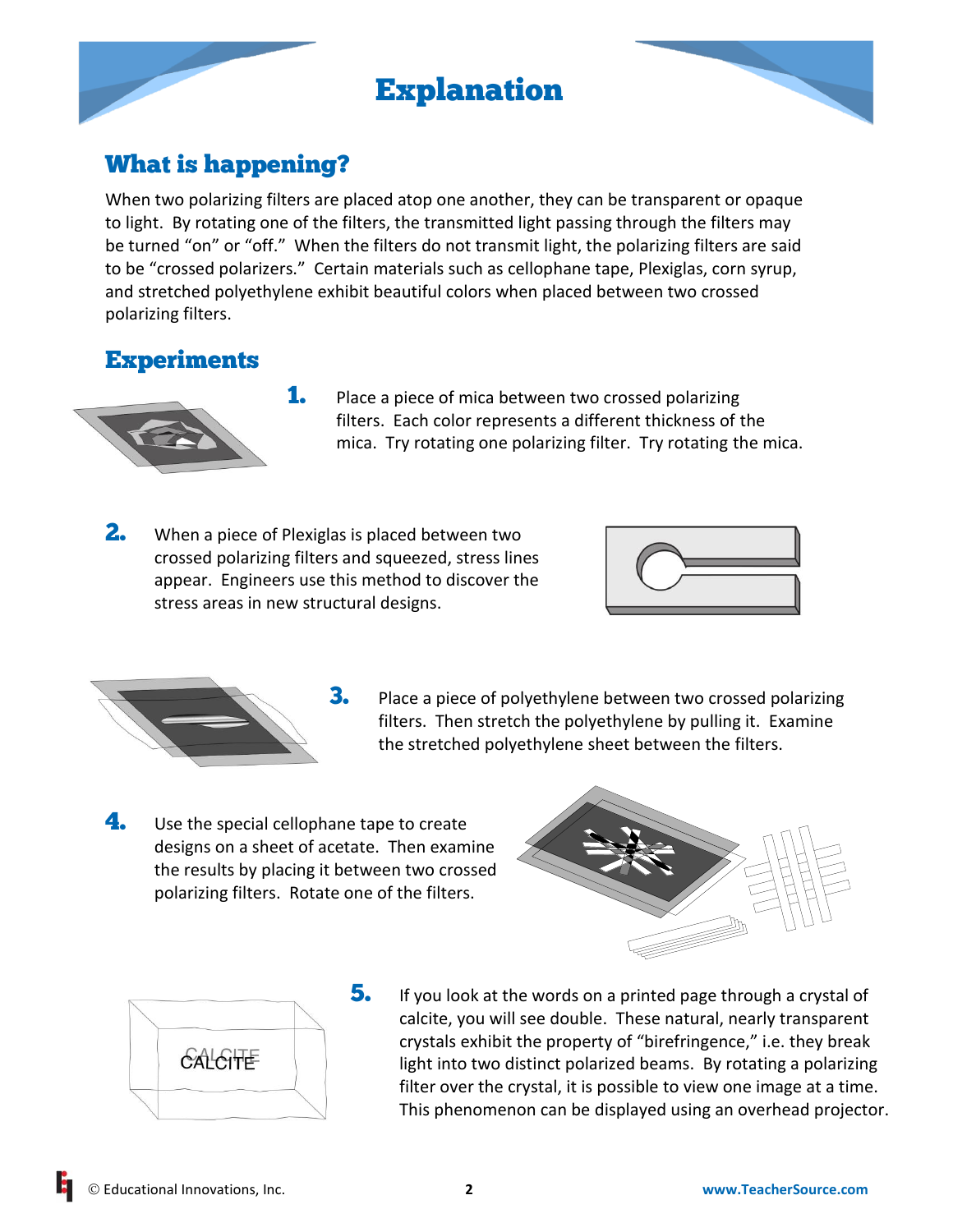

Only vertically oriented light waves may pass through the polarizing filter on the left. Only horizontally oriented light waves may pass through the filter on the right. If the filter on the left is placed on top of the filter on the right, no light will be able to pass through at all.





If the polarizing filters are aligned parallel to each other, light may pass freely through both filters. By placing transparent objects between two polarizing filters, it is possible to identify those materials which rotate polarized light!

*Try sandwiching a plastic baggie between two filters and stretching it. When certain plastics are put under stress, they rotate polarized light.*

*Try placing transparent tape between two polarizing filters. Some brands of tape work better than others. The more layers of tape, the more the light is rotated.*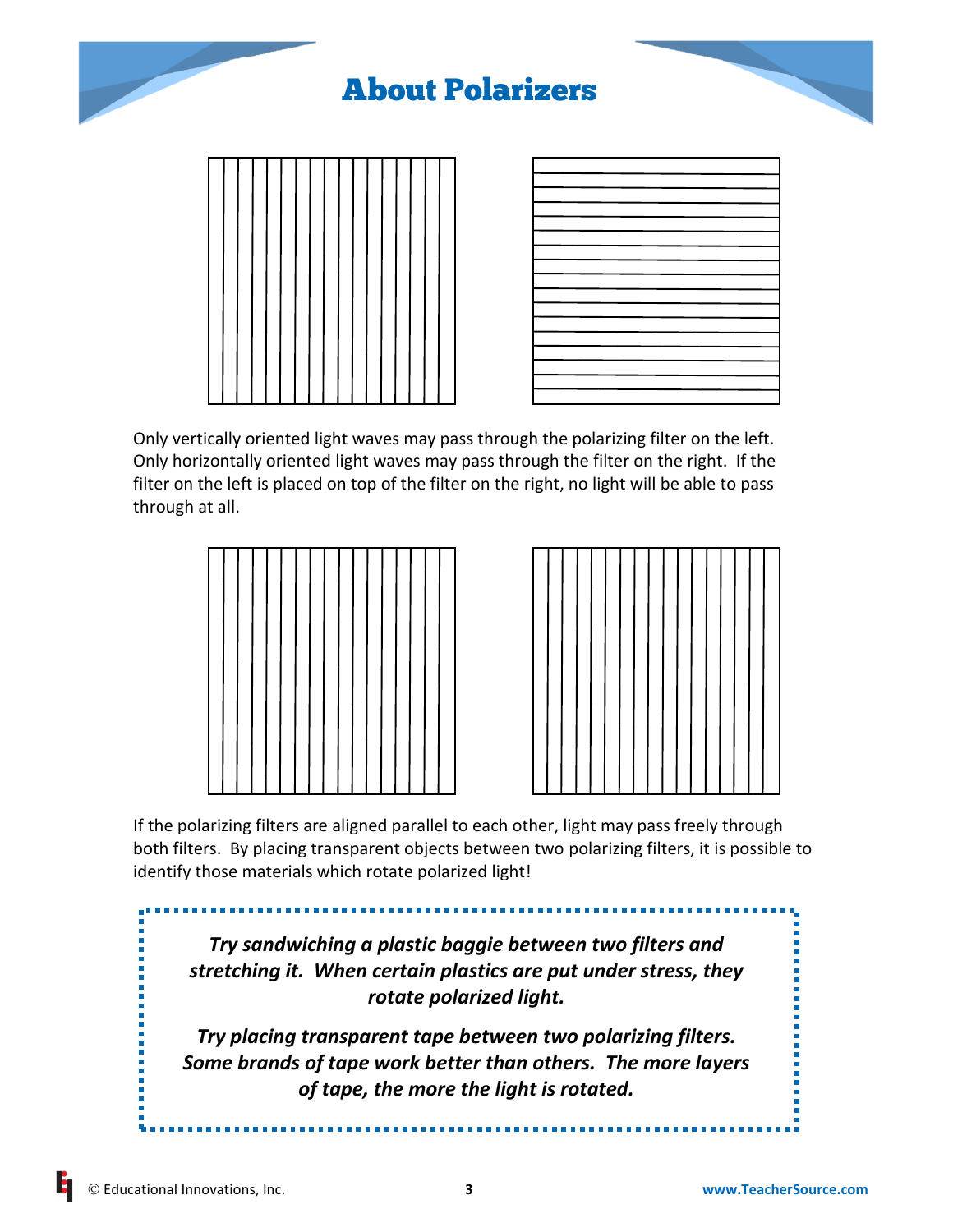# NGSS Correlations

Our Polarizing Filter Demo Kit and these lesson ideas will support your students' understanding of these Next Generation Science Standards (NGSS):

#### **1-PS4-3**

Students can use this tool to conduct an investigation of how different materials affect the path of a beam of light.

## **Elementary Middle School High School**

#### **MS-PS4-2**

Students can use Polarizing Filters to develop and use a model to describe how waves are reflected, absorbed, or transmitted through various materials.

### **HS-PS4-1**

Students can use Polarizing Filters to conduct investigations and use mathematical representations to support a claim regarding relationships among the frequency, wavelength, and speed of waves traveling in various media.

## **HS-PS4-1**

Students can use Polarizing Filters to experiment and model how light waves are altered when transmitted through various materials.

*\* NGSS is a registered trademark of Achieve. Neither Achieve nor the lead states and partners that developed the Next Generation Science Standards were involved in the production of, and do not endorse, this product.*

# **Suggested Science Idea(s)**

## **MS-PS4-2**

### **HS-PS4-1**

Students can use Polarizing Filters to experiment and model how light waves are altered when transmitted through various materials.